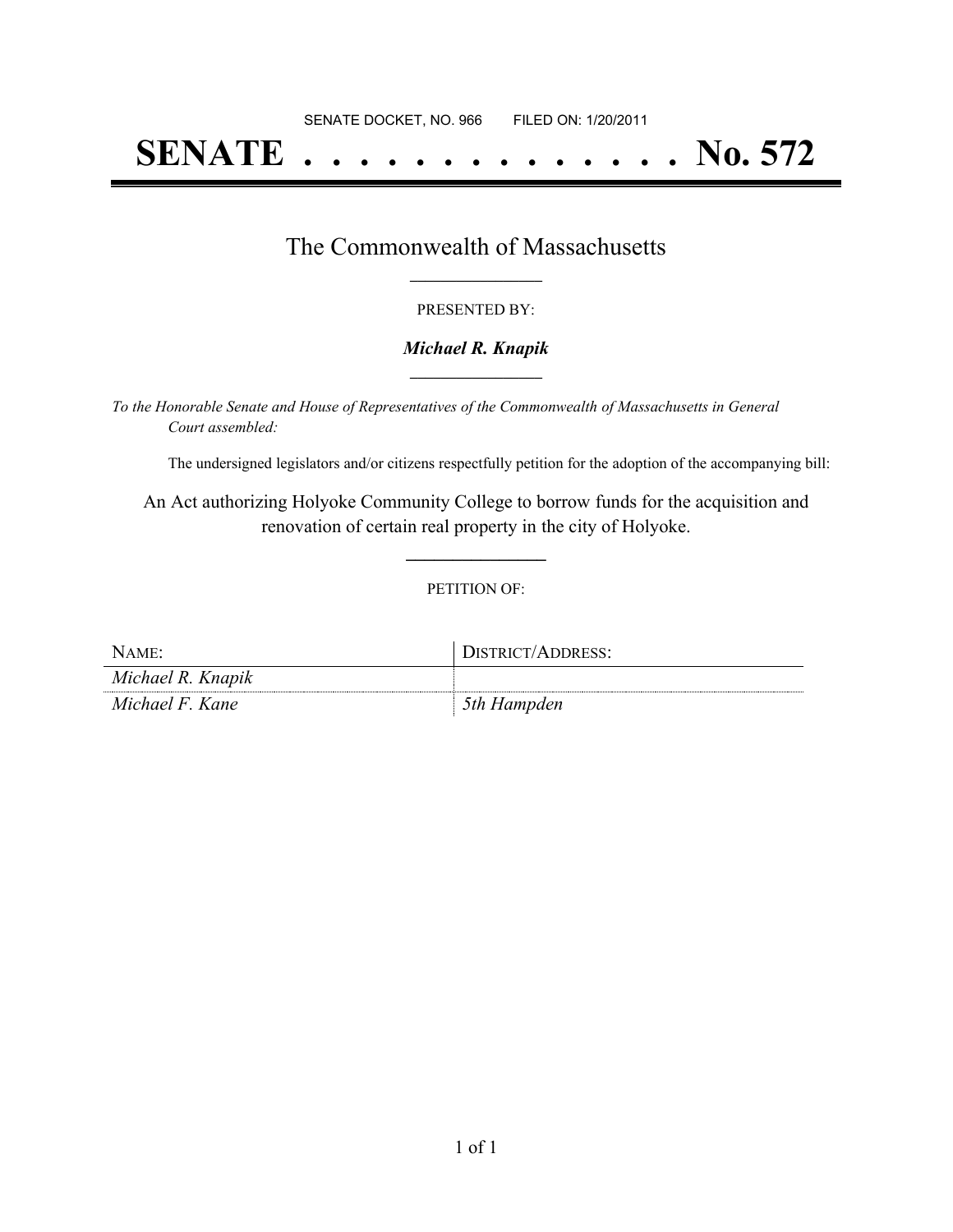# SENATE DOCKET, NO. 966 FILED ON: 1/20/2011 **SENATE . . . . . . . . . . . . . . No. 572**

By Mr. Knapik, petition (accompanied by bill, Senate, No. 572) of Michael R. Knapik and Michael F. Kane for legislation to authorize Holyoke Community College to borrow funds for the acquisition and renovation of certain real property in the city of Holyoke. Higher Education.

## The Commonwealth of Massachusetts

**\_\_\_\_\_\_\_\_\_\_\_\_\_\_\_ In the Year Two Thousand Eleven \_\_\_\_\_\_\_\_\_\_\_\_\_\_\_**

An Act authorizing Holyoke Community College to borrow funds for the acquisition and renovation of certain real property in the city of Holyoke.

*Whereas,* The deferred operation of this act would tend to defeat its purpose, which is to authorize Holyoke Community College to borrow funds for the acquisition and renovation of certain real property in the city of Holyoke, therefore, it is hereby declared to be an emergency law, necessary for the immediate preservation of the public convenience.

Be it enacted by the Senate and House of Representatives in General Court assembled, and by the authority *of the same, as follows:*

| 1      | Notwithstanding any general or special law to the contrary, Holyoke Community                      |
|--------|----------------------------------------------------------------------------------------------------|
| 2      | College may borrow not more than \$7,000,000 through Massachusetts Development Finance             |
| 3      | Agency for the following purposes: (1) to acquire land and a building thereon located at 404 -     |
| 4      | 408 Jarvis Avenue in the city of Holyoke; (2) to design, renovate, furnish and equip that building |
| 5      | for the establishment of a center for nursing, radiology technology and related health care        |
| 6      | education; and (3) to design, renovate, furnish and equip classroom and related support space      |
| $\tau$ | vacated by nursing, radiology and related health care education programs on the Holyoke            |
| 8      | Community College campus at 303 Homestead Avenue in said city of Holyoke. The                      |
| 9      | consideration for the purchase of the land and building shall be based on 2 independent            |
| 10     | appraisals commissioned by Holyoke Community College and the purchase shall be subject to a        |